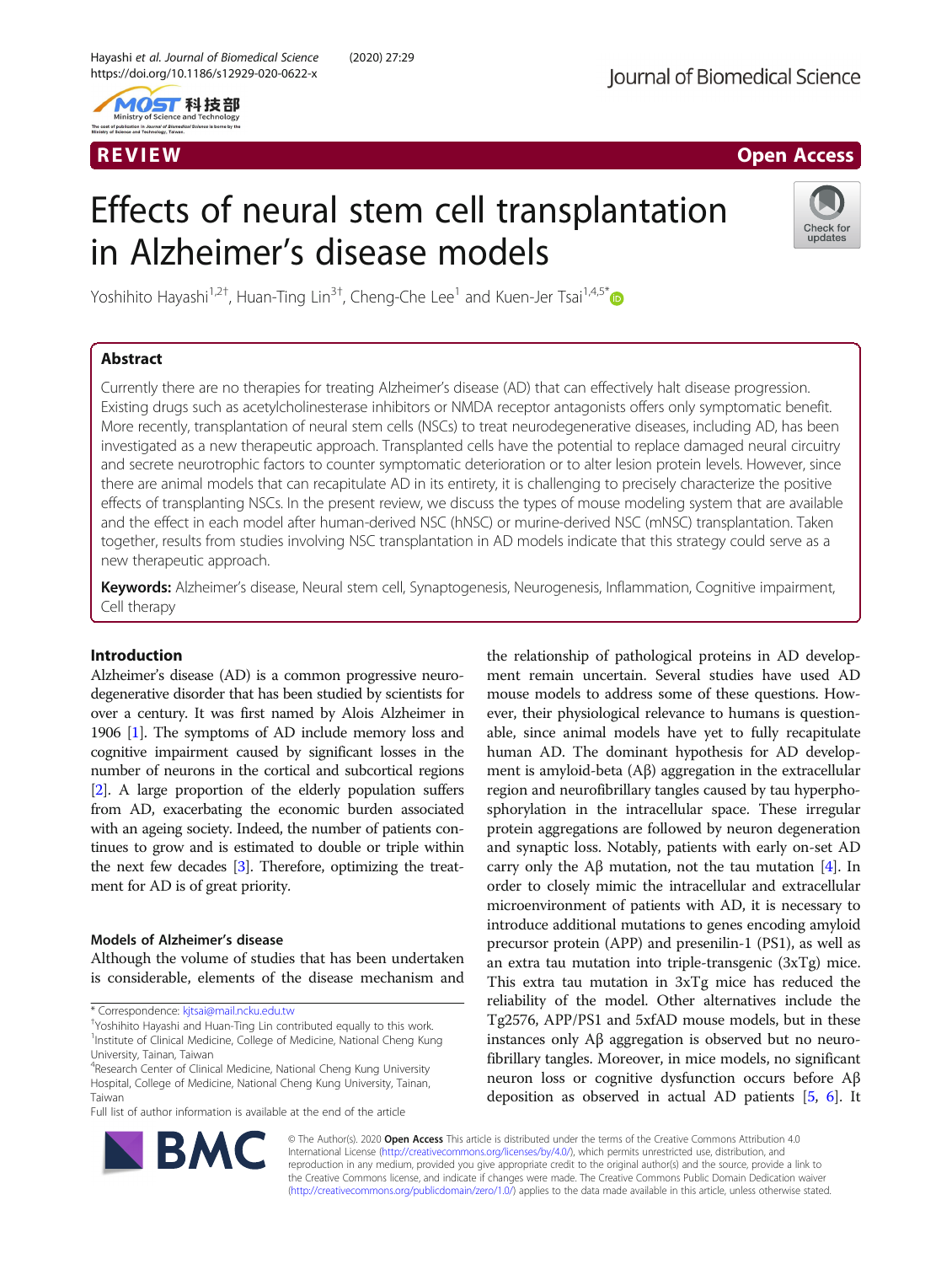remains unclear the extent to which these discrepancies in observation are attributable to the different genetic composition of these mouse models of AD.

More recently, induced pluripotent stem cells (iPSCs) have been derived from patients with AD and established as a disease model. Numerous studies in AD-iPSCs have reported that levels of toxic Aβ and hyperphosphorylated tau protein are dramatically elevated in differentiated neuronal cells. However, no Aβ plaques or neurofibrillary tangles form. This may be due to limitations in the culture system and that differentiated cells have yet to reach mature status. Furthermore, AD-iPSC genotypes vary amongst donors, thus differentiated cells from one individual alone is insufficient to model the abnormal cellular network in AD in its entireity. Additionally, the pathological hallmarks of AD are expressed earlier in AD-iPSCs than in AD patients thus similar to existing mouse models, recapitulation of AD is incomplete. Combined with the wide range of both genomic and phenotypical variations in iPSCs, the suitability of their application as a modelling system remain debatable. As such, fair comparisons can only be made using an isogenic control, which will require complex gene editing techniques to correct the mutations [[7\]](#page-9-0).

# Current treatment of AD

Reducing Aβ levels has been the dominant treatment strategy in development to halt, retard or even reverse the progression of AD pathology. However, there are no Food and Drug Administration (FDA)-approved drugs targeted at reducing Aβ levels. In fact, no new Alzheimer's drug therapies have been approved for almost two decades, and only three types of cholinesterase inhibitors, one N-methyl-daspartate (NMDA) receptor antagonist, and one combined drug therapy (memantine plus donepezil) are currently approved for clinical use [\[8\]](#page-9-0). Donepezil, rivastigmine, and galantamine are cholinesterase inhibitors that reduce acetylcholinesterase activity and thus prevent insufficient acetylcholine levels in the synaptic region. Preserving acetylcholine levels allows effective neuronal function despite pathological protein aggregation. However, excess excitatory stimulation, especially that caused by high glutamate levels, can lead to an excitotoxic microenvironment in the synaptic region through invasive calcium influx. This may eventually damage or even lead to neuronal cell death [\[9\]](#page-9-0). Many studies have shown that such hyperstimulation is closely associated with oversensitive NMDA and/or AMPA receptors. The drug memantine, which is an NMDA receptor antagonist, acts to offset this harmful  $Ca<sup>2+</sup>$  influx into neurons [\[10](#page-9-0)]. Finally, combination therapy using memantine and donepezil combines the effects of a cholinesterase inhibitor and an NMDA-receptor antagonist (Fig. [1\)](#page-2-0). This combined therapy appears to be more effective [\[11](#page-9-0)]. However, it also carries greater possibility of occurrence of more serious side effects such as seizure, slow heartbeats and severe gastrointestinal problems compared with single drug treatment [\[12\]](#page-9-0). Thus, it is unclear how valuable such a palliative drug-based approach can be. New drugs that target the pathological protein itself—socalled anti-amyloids medication —are experiencing difficulties in clinical trials [\[13\]](#page-9-0) as the effects appear independent from symptomatic improvement [\[14\]](#page-9-0). Meanwhile, researchers are investigating the potential use of vaccinations to counter plaque formation, as well as more advanced techniques that facilitates early AD diagnosis, which could be especially beneficial to patients before they enter the more severe late stages of the disease [[15](#page-9-0)].

# Therapeutic effect of neural stem cell transplantation Neural stem cells

As a novel therapeutic strategy, neural stem cell (NSC) transplantation, which target both neuron networks and pathological proteins, produces beneficial result in behavior and microenvironment. In brief, most traditional drug therapies act merely upon the microenvironment. As multipotent stem cells, NSCs can self-renew and differentiate into various cell types, such as neurons and glial cells [[16,](#page-9-0) [17\]](#page-9-0). NSCs can be collected from brain tissue, genetically reprogrammed from somatic cells [[18](#page-9-0), [19\]](#page-9-0), or even differentiated from embryonic stem cells (ESCs) and iPSCs [\[17](#page-9-0), [20\]](#page-9-0). In adults, NSCs are localized in the sub-ventricular zone (SVZ) and hippocampus [[21](#page-9-0), [22](#page-9-0)]. As with drug therapy, many studies have suggested that NSC transplantation improves cognitive behaviour in animal models of AD [\[23\]](#page-9-0), Parkinson's disease [\[24](#page-9-0), [25](#page-9-0)] Huntington's disease [\[26](#page-9-0), [27](#page-9-0)], amyotrophic lateral sclerosis [[28](#page-9-0)] and other neurodegenerative diseases. After transplantation, NSCs differentiate into neurons and/or glial cells and release trophic factors. Asymmetric NSC division generates different cell types that replace damaged neurons [\[29,](#page-9-0) [30](#page-9-0)] and the neurotrophic factors released from both differentiated cells and stem cells are related to rapid differentiation [\[31\]](#page-9-0) and play a significant role in neuroprotection to rescue synaptic density [[32](#page-9-0)–[34\]](#page-9-0). Secretion of neurotrophic factors and cell restoration has been shown to improve individual memory function [[35](#page-9-0), [36\]](#page-9-0). Furthermore, modified NSCs overexpress Aβ degrading-enzyme [[37](#page-9-0)], which reduces Aβ aggregation and improves synaptic density. Novel drugs that are currently in development have shifted their focus to targeting these mechanisms to halt or reverse disease progression [\[38\]](#page-9-0). Considering that NSCs can restore damaged cells, reduce Aβ aggregation, ameliorate AD pathology as well as restoring neuronal cell populations [\[32,](#page-9-0) [34,](#page-9-0) [39](#page-10-0)], NSC therapy is a promising and flexible novel therapeutic strategy for targeting the primary cause of AD. Unfortunately the efficacy compared with placebo groups has been inconsistent, not to mention several ethical questions and disagreements on how they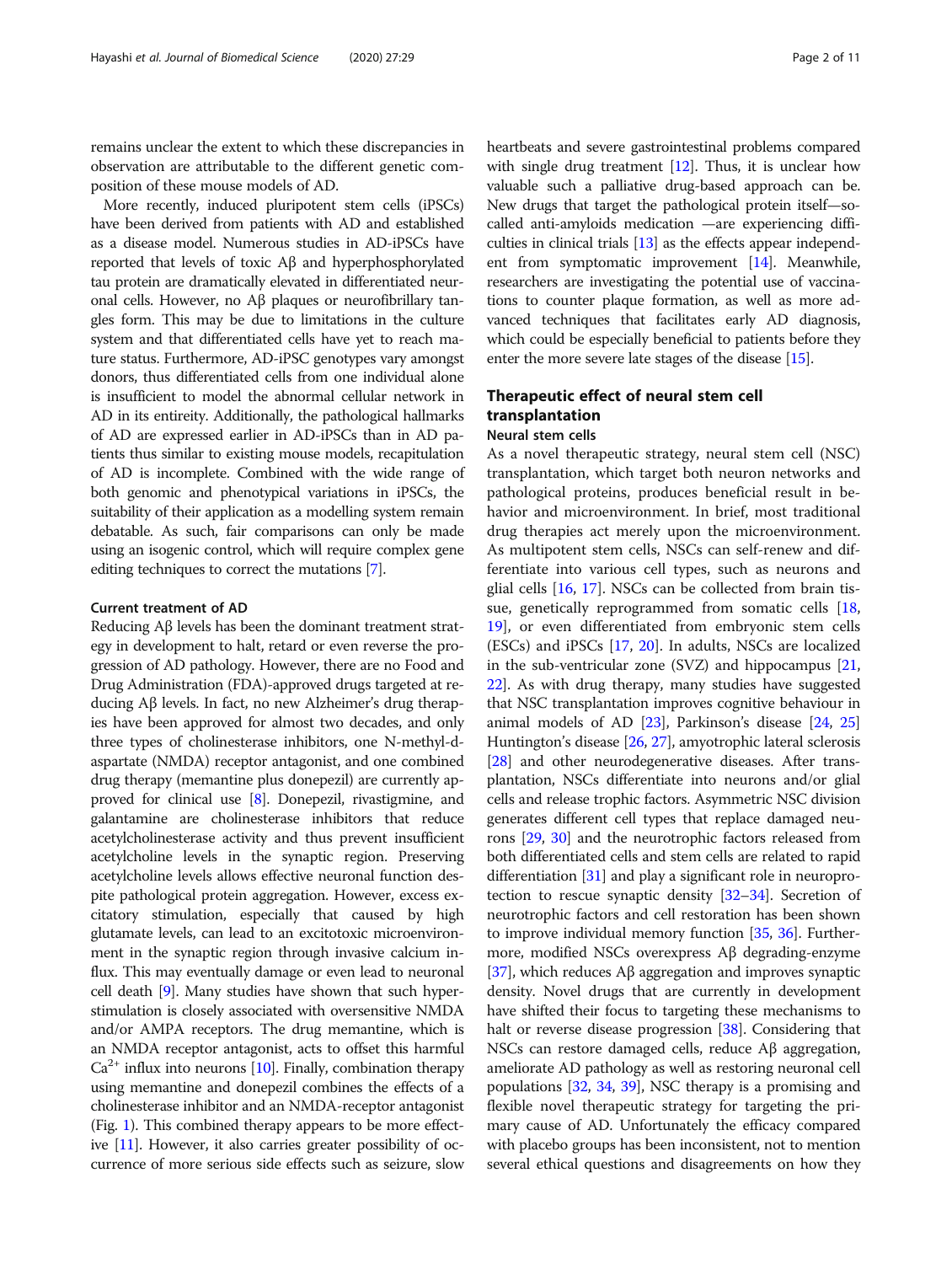<span id="page-2-0"></span>

should be correctly handled [\[40](#page-10-0)]. Nonetheless, stem cell therapy is certainly one of the most promising therapeutic strategies in development.

# Different effects of NSC transplantation in Alzheimer's models

# Human-derived NSC vs murine-derived NSC in 3xTg mice

The 3xTg mouse is a triple-transgenic AD animal model established by Oddo et al. in 2003. The model carries three mutations related to familial Alzheim's disease (FAD): APP Swedish, MAPT P301L, and PSEN1 M146 V. The 3xTg mouse model is the first transgenic AD model to express both Aβ aggregation and neurofibrillary tangles from hyperphosphorylated tau protein. Intracellular and extracellular Aβ aggregation is observed at 4 months and 6 months of age respectively, while cognitive impairment starts at 4 months and tau is first observed at 12 months [[41](#page-10-0), [42](#page-10-0)].

In 2015, Ager et al. first introduced human central nervous system stem cells (hCNS-SCs) into 3xTg mice. The transplanted hCNS-SCs differentiated into NSCs and then into immature neurons and glial cells, which improved synaptic density. Although the levels of Aβ and tau proteins remained unchanged, both the Morris-water-maze and novel object recognition tests indicated improved memory consolidation. In contrast, no significant improvement in learning ability was observed after hCNS-SCs transplantation. Although encouraging, these results suggest that specific differentiation into neuronal cell lineages alone contributes little to cognitive recovery, and that hCNS-SC transplantation may serve to reverse the symptoms only [\[43\]](#page-10-0) (Table [1\)](#page-3-0).

Interestingly, transplanting mNSCs instead of hNSCs produced similar results in the 3xTg mice model. In a study by Mathew et al., both neurotrophin and brainderived neurotrophic factor (BDNF) secreted from transplanted NSCs enhanced synaptic density and rescued cognitive impairment. However, this result was again independent from Aβ and tau levels. In the same study, BDNF was shown to support axon growth in vitro thus increasing synaptic density [\[23](#page-9-0)]. Furthermore, cell regeneration and/or repair triggered by NSCs improves cognitive function by ameliorating neuronal networks [[44\]](#page-10-0), so NSCs are closely associated with improved behavioural performance in the 3xTg animal model. To further evaluate the impact of NSCs under conditions of pathological protein alteration, modified NSCs carrying Neprilysin (NEP) were introduced into 3xTg mice. Viral vector-delivered NEP was then compared with NSC-delivered NEP and found to be less widely distributed throughout the brain. Moreover, peripheral NEP introduction had less effect in clearing Aβ in the brain. These results suggest that NSCs can act as an effective NEP-delivery vehicle. It follows that the combination of NEP delivery and NSC transplantation further improves synaptic density by decreasing Aβ levels, and that NSCs may be a promising AD therapeutic strategy [[45](#page-10-0), [46\]](#page-10-0) (Table [1](#page-3-0)).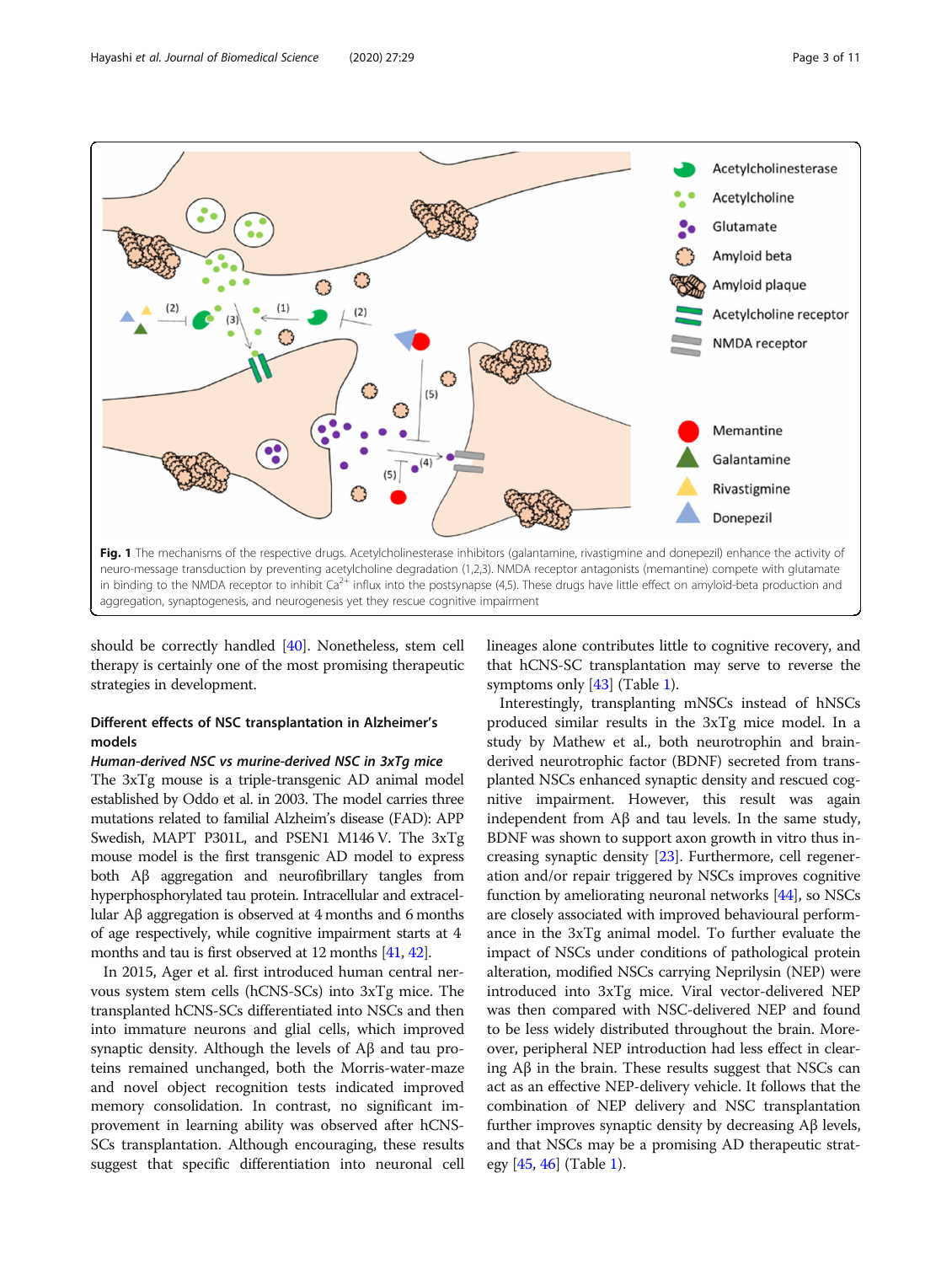<span id="page-3-0"></span>Table 1 Summary of factors and effects after neural stem cell transplantation in 3xTg mice

| NSC                 | Region                                                 | Factor                                                       | Effect                        | Not-shown                                                                                   | $A\beta$ /tau Ref |        |
|---------------------|--------------------------------------------------------|--------------------------------------------------------------|-------------------------------|---------------------------------------------------------------------------------------------|-------------------|--------|
| 3xTq mice           |                                                        |                                                              |                               |                                                                                             |                   |        |
| hCNS-SC             | <b>Hippocampus</b>                                     | timmature neuron<br>timmature glia cell<br>tsynaptic density | tendogenous<br>synaptogenesis | • The relation of endogenous<br>synaptogenesis and hCNS-SC<br>· Role of neurotrophic factor | $\times$          | $[43]$ |
| GFP tg mice         | relative to Bregma of:<br>AP: 2.06, ML: 1.75, DV: 1.75 | <b>1BDNF</b>                                                 | tsynaptic density             | • Axonal growth in vivo                                                                     | $\times$          | $[23]$ |
| GFP-C57BL/6<br>mice | hippocampal CA1                                        | <b>NSC</b>                                                   | tneuronal regeneration        | • Origin of newly synthesized<br>neuron<br>• mechanism of neural<br>regeneration            | Δ                 | [44]   |
| GFP tg mice         | hippocampus subiculum                                  | NSCs delivered NEP                                           | ↑ synaptic density<br>ĮΑβ     | • Link between Aß level and<br>cognitive deficit                                            |                   | [45]   |

**Key:**  $\bigcirc$  changes,  $\triangle$  not mentioned,  $\times$  unchanged

Neurotrophin release and neurogenesis in 3xTg mice is highly dependent on the source of NSCs. Specifically, in Ager's study, hNSCs differentiated into immature neurons and glial cells and induced endogenous synaptogenesis. Growth-associated protein 43 (GAP-43) is located in the axon to support synapsis and neurite stretching. Interestingly, Ager found that following transplantation, GAP-43 was not elevated in the 3xTg model [\[43](#page-10-0)], thus it is not yet clear how trophic factors from hNSCs affect synaptogenesis in the 3xTg model. In contrast BDNF, a member of the neurotrophin family of growth factors, from mNSCs could be involved in the recovery of synaptic connectivity  $[23, 45]$  $[23, 45]$  $[23, 45]$  $[23, 45]$ . The specificity in NSC differentiation to mature cells and hence the subsequent effect of that has been contradicting. Studies involving hNSCs suggest that lineage-specific differentiation has little effect on cognitive improvement [\[43](#page-10-0)], whereas those involving mNSCs suggest that cognitive improvement depends on the precise differentiation of the stem cells to allow cell replacement [[44](#page-10-0)]. Moreover, the potential role of stem cells as vehicles for secreting degrading enzymes has yet to be thoroughly examined in hNSCs. Although improved behavioural performance and cellular changes are observed following transplantation of both hNSCs and mNSCs, the secretory effect and role of hNSCs remains poorly understood (Table 1).

### Human-derived vs. mouse-derived NSCs in Tg2576

Unlike the 3xTg model, Tg2576 mice only overexpress human Swedish APP (isoform 695; KM670/671NL). These mutations lead to a dramatic increase in Aβ production at about 6 months of age and consequent plaque formation at 9–12 months. Behavioural impairment is observed at 9 months, but some studies have suggested that the mice have no significant behavioural deficit [\[47](#page-10-0)]. Mice show no neurofibrillary tangles or significant neuronal loss, but they display progressive pathological protein accumulation and behavioural impairment in many

studies, thus partially satisfying the requirements of a typical AD mouse model [[6,](#page-9-0) [48,](#page-10-0) [49](#page-10-0)].

Lilja et al. transplanted hNSCs into Tg2576 mice treated with phenserine, which inhibits acetylcholinesterase and Aβ production by lowering expression of APP, an  $α7$  nicotinic receptor (nAChR) agonist, and JN403. In doing so, they could investigate the combined effect of NSCs and drug therapy and found that NSC transplantation was sufficient to trigger endogenous neurogenesis. In the transplant region, many  $\alpha$ 7 nAChR-expressing astrocytes were found, suggesting that such astrocytes are involved in repairing damaged neurons and growth of new ones. Despite combined treatment using both drugs and NSCs, positive effects such as neurogenesis and cognition recovery was not sustained [\[50\]](#page-10-0) (Table [2\)](#page-4-0).

In the same animal model, following mNSC transplantation at an early stage (13-month-old), changes in both pro- and anti-inflammatory cytokine levels significantly influenced Aβ production and clearance rate by altering enzyme expression in microglial cells. Furthermore, NSCs triggered increases in VEGF, endogenous neurogenesis, and synaptic density, leading to improvements in behavioural performance. However, the same result was not obtained after late-stage (15-month-old) transplantation [[51](#page-10-0)] (Table [2\)](#page-4-0), suggesting that timely intervention is important.

As described above, both hNSCs and mNSCs can initiate endogenous neurogenesis. Notably mNSCs alter microglia from a pro-inflammatory state to an anti-inflammatory state, leading to a decrease in Aβ level through an increase in NEP and phosphorylated tau levels. These effects have yet to be shown in hNSC studies [\[50,](#page-10-0) [51\]](#page-10-0) (Table [2\)](#page-4-0).

# Human-derived vs. mouse-derived NSCs in APP/PS1 mice

APP/PS1 mice are one of the most commonly used AD mouse models. The human APP gene with both Swedish mutation and PSEN1 (L166P) mutation is incorporated into this model. This inserted human gene produces more Aβ than murine APP. Both Aβ 42 and Aβ 40 levels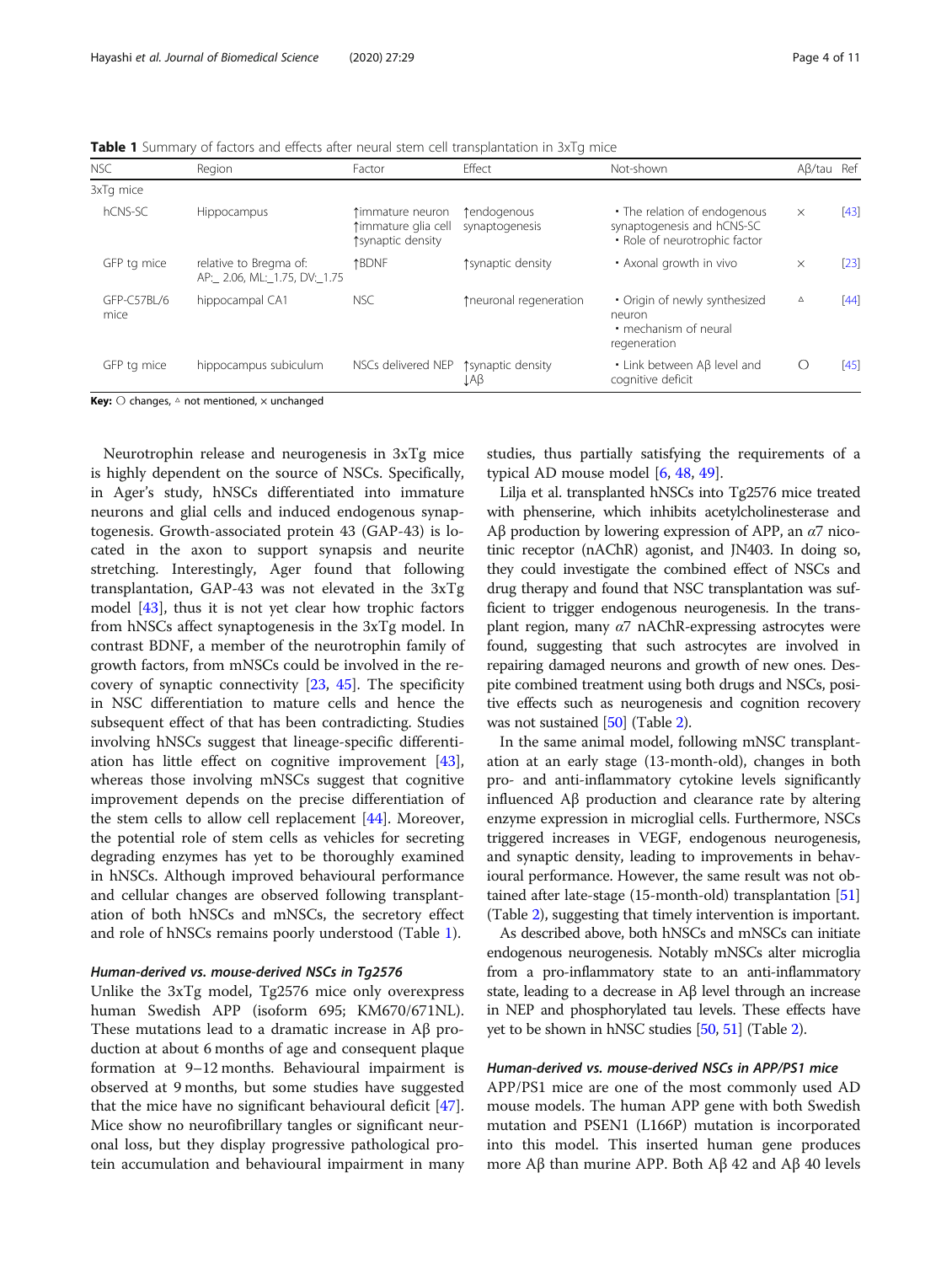<span id="page-4-0"></span>Table 2 Summary of factors and effects after neural stem cell transplantation in Tg2576

| NSC                                                              | Region | Factor                                                            | Effect                                                                                                                                                                                                                                                   | Not-shown                                                 | $A\beta/tau$ Ref |        |
|------------------------------------------------------------------|--------|-------------------------------------------------------------------|----------------------------------------------------------------------------------------------------------------------------------------------------------------------------------------------------------------------------------------------------------|-----------------------------------------------------------|------------------|--------|
| Tg 2576 mice                                                     |        |                                                                   |                                                                                                                                                                                                                                                          |                                                           |                  |        |
| hNSCs                                                            |        | Hippocampal DG $\uparrow \alpha$ 7 nAChR-expressing<br>astrocytes | ↑Endogenous<br>neurogenesis                                                                                                                                                                                                                              | • level of Neurotrophic factor<br>• Synaptic density      | $\times$         | $[50]$ |
| Feral cerebral cortex of Hippocampal DG<br>pregnant C57BL/6 mice |        | $L\beta$ -secretase<br>↑Neprilysin                                | $\downarrow$ A $\upbeta$ production<br>Iphosphorylated-tau<br>↑Aß clearance<br>L pro-inflammatory<br>cytokine<br><b>Linflammatory</b><br>microglial activation<br>tanti-inflammatory<br>cytokines,<br>tendogenous<br>neurogenesis 1 synapse<br>formation | • The link between microglia and NSC O<br>• level of BDNF |                  | [51]   |

**Key:**  $\bigcirc$  changes,  $\triangle$  not mentioned,  $\times$  unchanged

increase with age, yet the ratio of AB42/40 decreases after plaque formation. Aβ aggregates in the neocortex at the age of 6 weeks and in the hippocampus at about 3–4 months [\[5](#page-9-0), [52](#page-10-0)].

Li et al. transplanted hNSCs into this model and found that the treatment promoted synaptic formation without altering Aβ levels. Some introduced hNSCs differentiated into neural cells in the central nervous system. Indeed, hNSC transplantation enhances neural metabolic activity by increasing both N-acetylaspartate, as seen after medical treatment, and glutamate, a major

neurotransmitter related to cell viability and synaptic plasticity [\[53](#page-10-0)]. In 2018, a study by McGinley suggested that transplanted hNSCs regulate microglial activation and thus reduces Aβ levels. Furthermore, the beneficial effect of the treatment on behaviour lasted for 4 months after transplantation [\[54\]](#page-10-0) (Table 3).

In another study, mNSCs transplanted into APP/PS1 mice led to a variety of effects, including an increase in synaptophysin and GAP-43, which were in turn associated with an improvement in behaviour accompanied by synaptic formation [\[56](#page-10-0)]. In another study, mNSC

Table 3 Summary of factors and effects after neural stem cell transplantation in APP/PS1 Tg mice

| <b>NSC</b>                             | Region               | Factor                           | Effect                                                                                                      | Not-shown                                                                                                                 |                  | Ref  |
|----------------------------------------|----------------------|----------------------------------|-------------------------------------------------------------------------------------------------------------|---------------------------------------------------------------------------------------------------------------------------|------------------|------|
| APP/PS1 tg mice                        |                      |                                  |                                                                                                             |                                                                                                                           |                  |      |
| hNSCs                                  | Hippocampus hNSCs N- | acetylaspartate,<br>Glu          | tsynaptic density<br>↑Neuronal metabolism                                                                   | • Level of neurotrophic factor<br>· inflammatory cytokine                                                                 | $\times$         | [55] |
| hNSCs                                  | Fimbria fornix       | hNSC<br>microglial<br>activation | ↑ microglia activation<br>ŢΨβ<br>No change in synaptic density<br>No change in Choline<br>acetytransferase  | • Roles of neurotrophic factor in<br>long-term effects.<br>• Anti-inflammatory cytokine<br>• Factors affects NSC lifespan | O(AB42)<br>only) | [54] |
| Non-Tg B6C3 mouse<br>embryos           |                      | Hippocampus Synapses increase    | NSC proliferation<br>↑ synaptophysin and growth<br>factor                                                   | • Factor contributes to<br>synaptogenesis.<br>• synapse function.                                                         | Δ                | [56] |
| Non-Tg B6C3 mouse<br>embryos           | Hippocampus NSC      |                                  | ↑ mitochondria ↑ mitochondrial-<br>related protein<br>Imitochondrial fusion factor<br>optic mitofusion 1&2. | • Synapsis density<br>• Level of neurotrophic factor                                                                      | $\Delta$         | [57] |
| Non-Tg B6C3 mouse<br>embryos           | Hippocampus NSC      |                                  | JGFAP, Iba-1, TLR4 and TLR4 etc.<br>I proinflammatory mediators                                             | • Synaptic density<br>· Neurotrophic level                                                                                | $\times$         | [58] |
| GFP Tg C57BL/6 mice<br>fetal forebrain |                      | Hippocampus CNL from NSC         | ↑ChAT mRNA,<br>↑ChAT activity<br>↑ACh concentration                                                         | • Inflammatory factors                                                                                                    | $\times$         | [59] |
| non-Tg B6C3 mouse                      | Hippocampus NSC      |                                  | 1long-term potentiation<br>↑neuron expressing protein<br>tsynaptogenesis<br>↑ BNDF                          | • Inflammatory factors                                                                                                    | $\times$         | [60] |

Key:  $\bigcirc$  changes,  $\triangle$  not mentioned,  $\times$  unchanged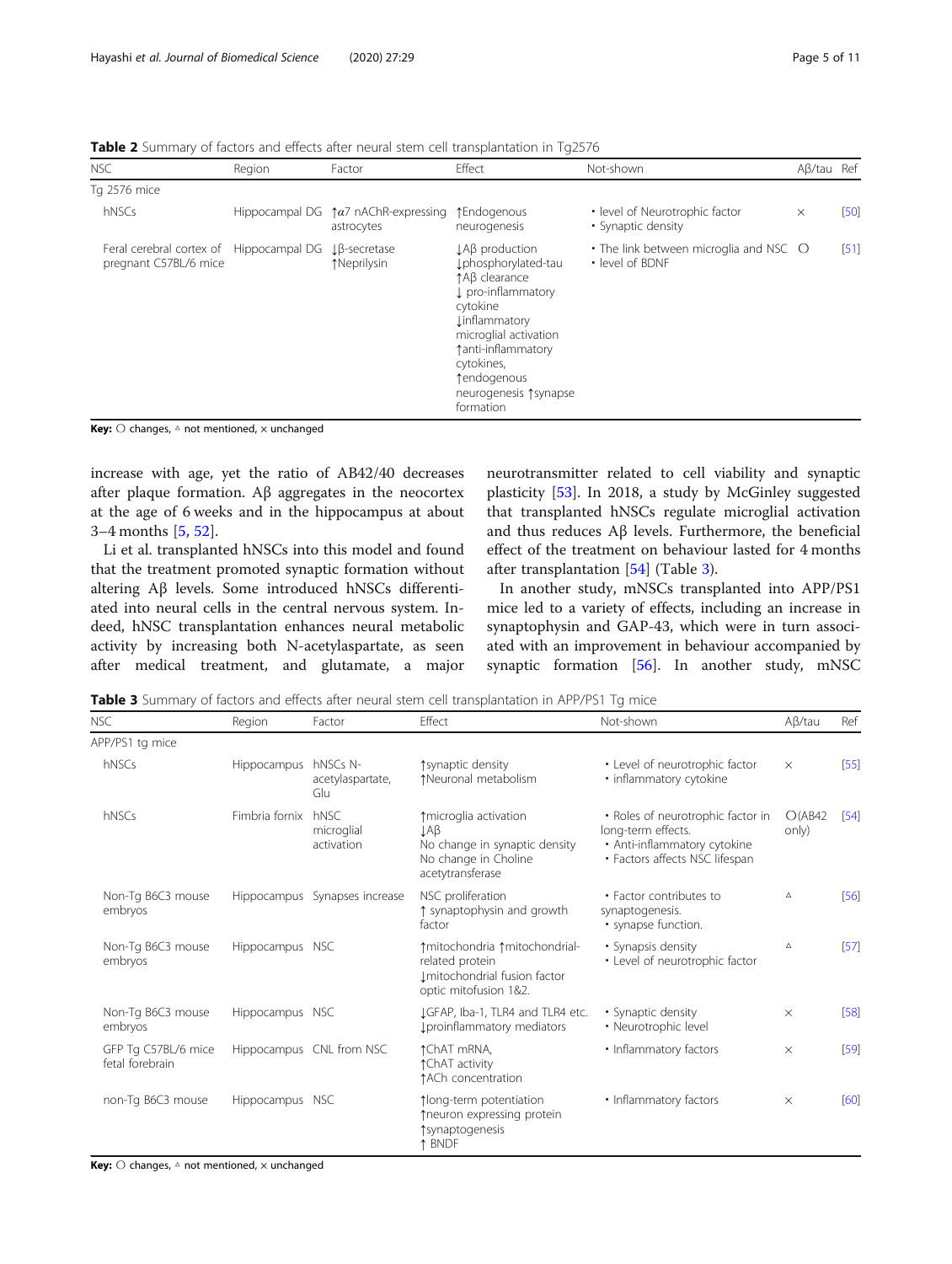administration induced BDNF and tropomyosin receptor kinase B (TrkB) release. Furthermore, introduced mNSCs differentiated into neurons to compensate for damaged endogenous neurons. In mNSC-derived neurons, TrkB was highly expressed and enhanced the effect of BDNF upon damaged regions. A protein related to memory and learning function—the NMDA receptor 2B subunit—is also highly expressed after transplantation, leading to cognitive improvement [\[60](#page-10-0)]. In addition mNSC-derived cholinergic-like neurons, crucial players in neurotransmition, were also transplanted into the same Tg mice model. As a result, cholinergic acetyl transferase (ChAT) mRNA and protein were upregulated, with an increase in ChAT activity and concentration as well as increased functional synapse density. This result has further inspired efforts to develop NSC treatments since it addresses both molecular and cellular aspects of AD [\[59](#page-10-0)]. Zhang et al. investigated alterations in inflammatory activity after mNSC transplantation and found that the activity of glial cells and astrocytes was decreased after mNSC transplantation. This affected the Toll-like receptor 4 signalling pathway and reduced the neuroinflammatory response via a cascade reaction. Cognitive improvement was also observed in the study [\[58](#page-10-0)]. Although few of these studies tackled the issue of Aβ levels, they still achieved improvements in behavioural performance via synapsis attenuation (Table [3\)](#page-4-0).

Some partially contradicting results have been obtained. In one study, hNSCs rescued cognitive deficits without altering synaptic density [[54](#page-10-0)], while in another, hNSCs improved synaptic density and neural metabolic activity, but mitigated behavioural improvement [\[53\]](#page-10-0). In some studies, hNSC transplantation activated microglia and decreased Aβ level  $[54]$ , while a review of mNSC studies found no change in Aβ levels, although cognitive deficits were rescued. The decrease in pro-inflammatory factors [[58](#page-10-0)], neuron replacement, increase in cognitive related protein [[60](#page-10-0)] and rise in effective neuronal transmitter levels [[59](#page-10-0)] contributed to this outcome. In contrast, no studies into hNSCs have yet directly investigated the role of neurotrophic factors, so mNSCs have been more thoroughly investigated than hNSCs, even though both hNSCs and mNSCs yield similar results at the behavioural level. Although the precise mechanisms remain controversial, some form of beneficial effect remains consistent throughout (Table [3\)](#page-4-0).

# Human-derived NSCs in immune-deficient mice

5xfAD mice carries a total of five mutation namely, human APP- the Swedish (K670 N/M671 L), Florida (I716V), London (V717I), PSEN1, M146 L and L286 V mutations. Amyloid-beta aggregation begins to occur at 6 weeks of age and extracellular amyloid deposition starts at 8-weeks age [\[61\]](#page-10-0). Spatial and memory impairment is observed in 3

to 6-month ages and continues to worsen  $[62]$  $[62]$  $[62]$ . These mice lack the primary constituent cells of adaptive immunity namely T cells, B cells and natural killer cells. This facilitates longer persistence of transplanted NSCs, which will allow long-term efficacy and safety to be evaluated.

When a clinical grade hCNS-SC line was transplanted into 5xfAD mice, successful engraftment had been observed up to five months after transplantation. However, these transplanted hNSC failed to differentiate into neuronal cells and had impact on synaptic density. Pathological protein levels Aβ and BDNF remain unchanged and behavior impairment was not mitigated [[63](#page-10-0)]. In 2019, Zhang et al. transplanted iNPCs reprogrammed from human mononuclear cells into RAG-5xfAD. In this instance, rapid differentiation into neurons and astrocytes were observed. Furthermore, these differentiated neurons formed functional interaction with the host neuron, which rebuilt synapses. An increase in BDNF levels was also observed in the hippocampus. Furthermore, behavior improvement was observed at around 5 to 6 moth post-transplantation [[64](#page-10-0)]. It is worth noting that the source of NSCs from these two studies are very different, where it is plausible to think that reprogrammed somatic cells will have greater neural differentiation capacity. This appears to be the biggest difference between the two studies, thus suggesting that lineage specific differentiation into the desired cell type will have significant effects upon the desired outcome (Table [4](#page-6-0)). It is known that the adaptive immune system and T cells in particular have a significant role in propagating the neuroinflammatory response [[65](#page-10-0)]. As such, although long-term engraftment of transplanted NSCs was observed, like other mouse models, the accuracy of 5xfAD in modeling AD is also questionable.

# Mechanisms of behavioral improvement with different NSC sources

### Role of hNSCs in Tg models

Across the 3xTg, Tg2576, and APP/PS1 Tg mouse models, similar behavioural and cellular effects are produced after hNSC transplantation. In 2015, Ager et al. transplanted hCNS-SCs into the 3xTg model and found that the cells differentiate into immature oligodendrocytes, immature neurons, and a few astrocytes. Their study suggested that NSCs from hCNS-SC trigger endogenous synaptogenesis, leading to cognitive improvement. Additionally, they proposed that specific differentiation stage has little relevance in the improvements seen. Instead, they claimed that the intrinsic properties of hCNS-SCs play an irreplaceable role [[43](#page-10-0)]. Similar behavioural improvement is achieved after endogenous neurogenesis, which is enhanced after hNSC transplantation in Tg2576 mice [[50](#page-10-0)]. Likewise, in APP/PS1 Tg mice, synaptic density and cognitive impairment were significantly improved, and neural metabolism was also ameliorated, suggesting that NSCs may alter neuronal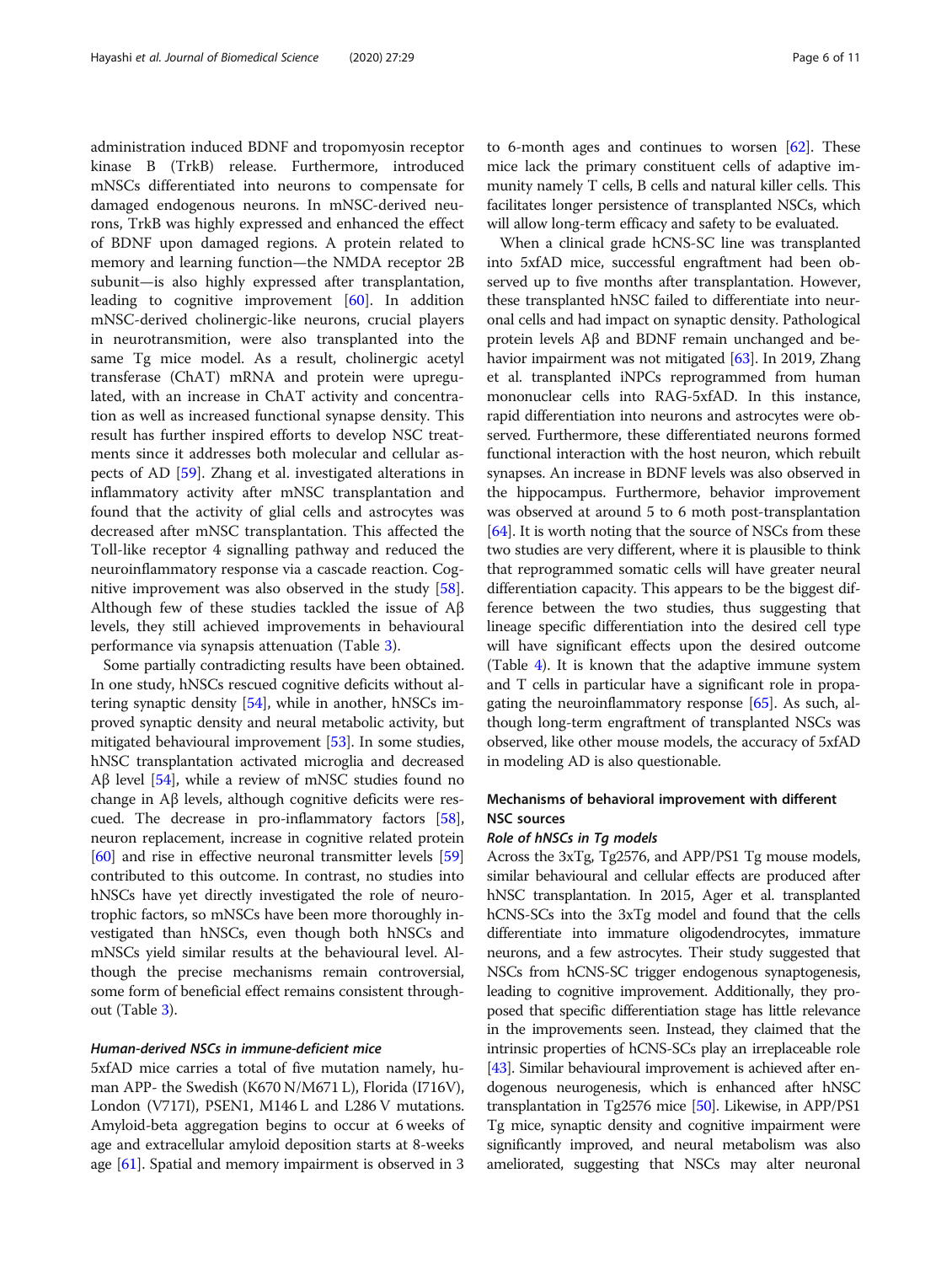<span id="page-6-0"></span>Table 4 Summary of factors and effects after neural stem cell transplantation in 5xfAD (long-term/about 5 month)

| <b>NSC</b>   | Region                               | Factor   | Effect                                                                                                 | Not-shown                                                                                               | $A\beta/tau$ | Ref  |
|--------------|--------------------------------------|----------|--------------------------------------------------------------------------------------------------------|---------------------------------------------------------------------------------------------------------|--------------|------|
|              | 5xfAD mice (Long-term/about 5 month) |          |                                                                                                        |                                                                                                         |              |      |
| hCNS-SCs     | <b>Hippocampus</b>                   | hCNS-SCs | No change in synaptic density<br>No differentiated neuron<br>No change BDNF<br>No behavior improvement | • Inflammatory factors<br>• Neurogenesis                                                                | $\times$     | [63] |
| <b>iNPCs</b> | Hippocampal DG                       | hCNS-SCs | tsynaptic density<br>Neuron<br><b>BNDF</b><br>Behavior improvement                                     | • Inflammatory factors<br>· Effect of respective cell type after neural cell restore.<br>• Neurogenesis |              | [64] |

Key: ○ changes, △ not mentioned, × unchanged

metabolic activity [\[53\]](#page-10-0). This was not mentioned in the 3xTg and Tg2576 models. Conversely, another study showed that NSC transplantation has no effect on synaptic density, but that it does improve behaviour [\[54\]](#page-10-0). An opposite long-term result in transplanting hNSC into RAG-5xfAD were obtain from two studies. Nonetheless both studies show NSCs have successfully engrafted into the host for at least 5 months. Zhang's study suggests NSCs differentiation triggers beneficial effect including increase in synaptic density, neural cell number, behavior improvement [\[64](#page-10-0)] whereas Marsh's fail to terminally differentiate NSCs [\[63](#page-10-0)]. This information has complicates the causal link and mechanism between NSCs and behavioural improvement, which are nonetheless closely correlated. Interestingly, many studies across different models have implied that NSC transplantation does not alter Aβ levels, while only the study on the APP/PS1 model mentioned microglia-mediated neuroinflammation (Table 5).

# Role of mNSCs in Tg models

Generally, mNSC transplantation rescues synaptic density, leading to behavioural improvement in learning and cognition. Together with the 3xTg and Tg2576 mice, mNSC transplantation in APP/PS1 mice triggers synaptic formation. However, in APP/PS1 mice, neurogenesis has not been investigated. In both Tg2576 and APP/PS1 mice, inflammatory level is altered after the transplantation. Notably, NEP produced from microglia in Tg2576 decreases  $\text{A}\beta$  levels [\[51](#page-10-0)], while NSC transplantation in APP/PS1 lowers microglial levels [[58](#page-10-0)]. Neurotrophic factors such as BDNF are elevated in 3xTg mice and APP/ PS1 Tg mice, but not in Tg2576 mice. Based on these

studies, either neurogenesis or synaptic density is enough to rescue part of the cognitive deficit. Aβ appears to play little role in behaviour, and both Tg2576 and APP/PS1 mice appear sensitive to NSC-mediated neuroinflammatory changes (Table 5).

# AD iPSCs model

Cells with self-renewal and multi-potency characteristics are ideal platforms for drug screening. For instance, iPSCs are associated with fewer ethical concerns and AD-iPSCs models have successfully recapitualted pathological condition for use in novel drug screening such as the combination of bromocriptine, cromolyn, and topiramate as an anti-Aβ cocktail [\[66\]](#page-10-0), -secretase and β-secretase inhibi-tors [\[67,](#page-10-0) [68\]](#page-10-0). These drugs inhibit  $\text{A}\beta$  production and so toxic Aβ level decreases. Especially in anti-Aβ cocktail treatment, toxic Aβ level decrease by more than 60% and which has same result as in inhibitors treatment [\[66](#page-10-0)]. Moreover, although FAD and sporadic AD neuron carry different mutations, decrease in Aβ levels was observed in both [\[67,](#page-10-0) [68\]](#page-10-0). Treatment of anti-Aβ antibodies to iPSCderived neurons have indicated Aβ as upstream of tau hyperphosphorylation. This result further supports known mechanisms and provides clues in drug development [\[68](#page-10-0)]. Although behavioural tests cannot be carried out in cell models, iPSCs model could offer significant contribution in elucidation of pathophysiological mechanisms as well as drug screening.

# Challenges surrounding NSC transplantation

Although the potential of NSC therapy is promising, the process of developing it as a treatment for AD is similar to

Table 5 Mechanisms of behavioral improvement after neural stem cell transplantation

|            | hNSC           |                |              | mNSC           |              |              |  |
|------------|----------------|----------------|--------------|----------------|--------------|--------------|--|
|            | Synaptogenesis | Neurogenesis   | Inflammation | Synaptogenesis | Neurogenesis | Inflammation |  |
| 3xTg       | $\circ$        | Δ              |              |                |              | Δ            |  |
| Tg2576     | $\Delta$       |                |              |                |              | C            |  |
| APP/PS1    |                |                |              |                | Δ            |              |  |
| RAG-5xfAD* | $\circ/\times$ | $\circ/\times$ |              |                | Δ            | Δ            |  |

 $\checkmark$ Long-term study Key:  $\bigcirc$ , changes;  $\triangle$ , not mentioned;  $\times$ , unchanged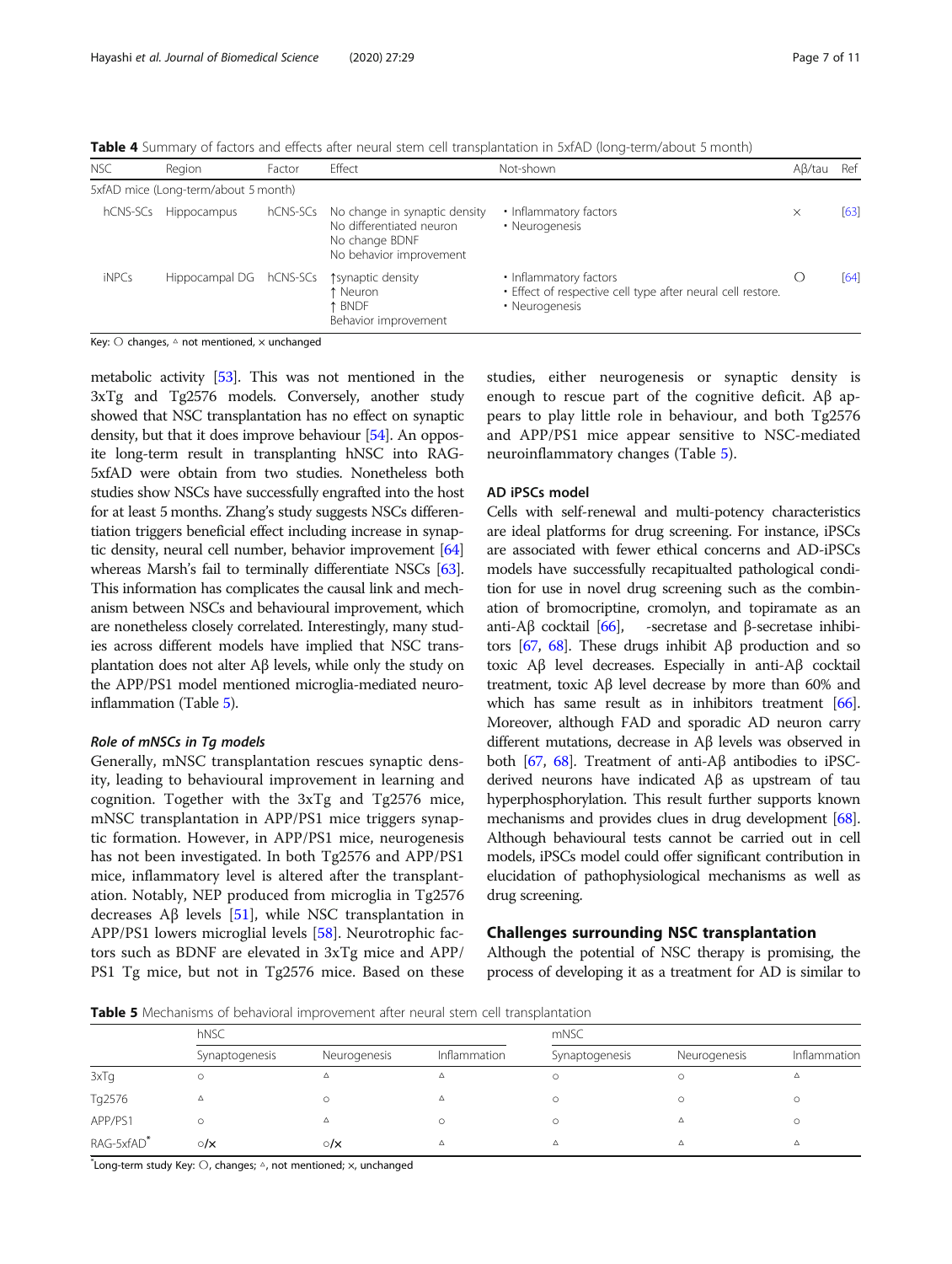any other drugs. To begin with, it is necessary to clearly establish the positive impact that it could have on patients. However, considering the shortcomings of various AD models, it remains unclear how given outcomes will translate into human patients. Furthermore, although beneficial, the contrasting effect of NSC in different transplantation settings further obscures the definite role of NSCs in therapy. Thus, a comprehensive evaluation of NSC transplantation into AD models will be required.

Many studies have associated cognitive improvement with increases in synaptic density, which is closely related to increases in both neuron and glial cell number. NSC transplantation supports both behavioral and cognitive improvement. However, the exact attributing cell type that supports these improvements that NSCs will need to differentiate into remains unclear. Although NSC transplantation rescues synaptic damage and is involved in functional interaction with the endogenous neuronal circuit, few studies have addressed the duration of this effect. It remains to be seen to what extent an improvement in synaptic density is only a "one-hit" effect or something that is more prolonged in the fight against disease progression towards a cure for AD.

Aβ levels are closely related to the activity of glial cells, which are in turn related to the extent of the inflammatory response. In many studies, various neurotrophins and cytokines act as inducers to promote cell protection or the production of Aβ-degrading enzymes. In fact, NSCs could be genetically modified to highly express Aβ-degrading enzyme and to proliferate widely. Ideally, continuous production of neurotrophic and degrading enzymes by NSCs would prevent further neurodegeneration as disease progresses. However, in practice, Aβ clearance may have little effect on global improvement, because the basal environment remains favorable for Aβ production and aggregation. Thus, to augment the effects of NSC, the basal environment should first be manipulated by influencing local glial cell activity, followed by evaluating transplanted NSCs in terms of clearance and production rates, inflammation level, and neurogenesis.

Localization within the transplant area and viability of transplanted cells are the preliminary challenges in NSC treatment. Subsequent interactions with cells in the host environment is also important. In some studies, NSCs are untraceable after transplantation, while studies with traceable NSCs have not quantified the viable cell number. Methodological difficulties have limited the understanding of NSCs in vivo [[69](#page-10-0), [70](#page-10-0)]. The problem of untraceable NSCs in studies post-transplantation has yet to be fully studied. Indeed, there is the inherent risk of transplanted NSCs developing into brain tumor such as glioblastomas. Many studies have identified that cancer stem cells share many common features and niches with NSCs and implicate NSCs as the origin these cells [\[71\]](#page-10-0). However, the

Ethical concerns around the sourcing of embryonic stem cells, which can be differentiated into NSCs, have continued to persist. However, direct isolation of NSCs from primary tissue is extremely risky, and non-patient-specific NSCs may cause immune rejection. Using iPSCs as an alternative avoids many of the ethical concerns associated with embryonic stem cells. Nonetheless, to what extend these iPSCs are uniformed in their quality remain in question. Moreover, during iPSCs establishment, reprogramming efficiency is depended on donor-cell-type and reprogramming method [\[73](#page-10-0), [74\]](#page-10-0). The optimum somatic cell type for reprogramming into iPSCs and subsequent differentiation into NSCs remains to be determined. Nonetheless, iPSC-derived NSCs represents a more readily available source of transplantable cells that can be further modified to enhance the beneficial effect of transplantation.

To conclude, the beneficial effect of NSCs is based less on modulating pathological protein levels but rather, increasing synaptic density, restoring local neuron populations, and/or increasing neurotrophic factor levels (Fig. [2\)](#page-8-0). The question is how long can this phenomenon persist for whilst levels of pathological protein level remain unchanged. Also, it would be interesting to know what role NSC can play in lesion protein aggregation through mediating glial cell, inflammation, and synapse rescue. All in all, although certain challenges remain, NSCs will likely have an important role in advancing treatment for AD.

# Recent clinical developments in treatment of Alzheimer's disease

Aβ related toxicity is still believed to be the main cause of synaptic dysfunction and the subsequent neurodegeneration that underlies the occurrence and development of AD.

Aducanumab is a monoclonal antibody targeting aggregation of Aβ. When transplanted intoTg2576 mice, dose-dependent reduction in both soluble and insoluble Aβ could be occurred and similar observations in a phase 1b randomized trial [\[75](#page-10-0)]. To follow up, two identical phase III trials (ENGAGE and EMERGE) were initiated but unfortunately both were discontinued in March 2019 after failing futility testing. Data was re-analyzed to include those who had completed the 18-month followup between the futility analysis and halting both studies [[76\]](#page-10-0). In a surprise announcement in October 2019, a new filing for approval for Aducanumab will be made to the FDA. However, experts in the field are being prudent over interpretation of the results as only one of the trials showed moderate benefit in cognitive improvement whereas the other trial still showed no hint of efficacy [[77\]](#page-10-0). Similar observation was observed in phase III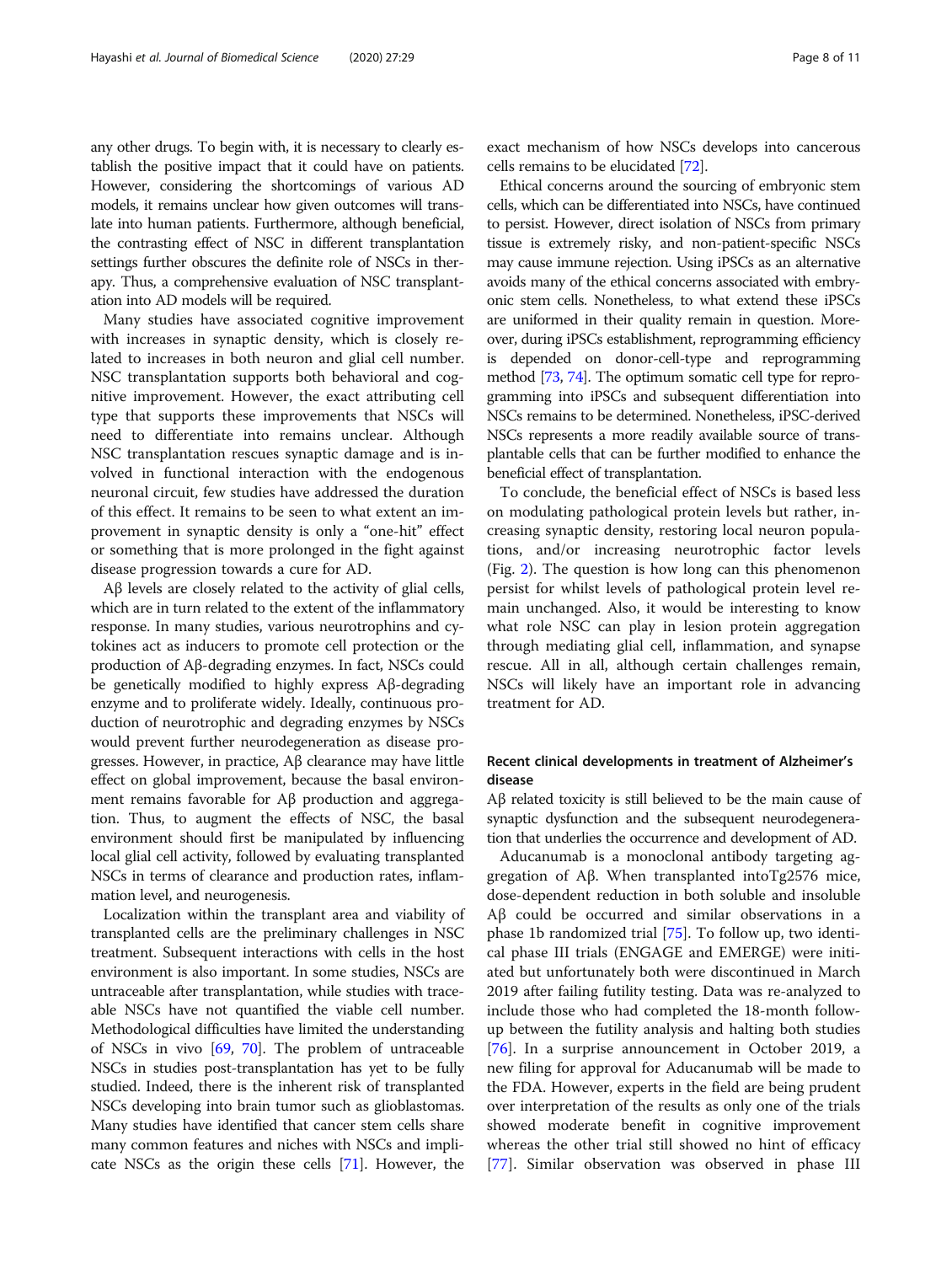<span id="page-8-0"></span>

trials for Solanezumab, which is also targets Aβ aggregation [[78\]](#page-10-0).

Recently in China, conditional approval has been granted for Oligomannate, which aims to prevent neuroinflammation that can occur through stimulated differentiation and proliferation of T helper 1 (Th1) cell by gut dysbiosis [\[79](#page-10-0)]. When administered to patients with mild to moderate AD in a phase III study, significant cognitive improvement could be observed compared to the placebo group. However, at the time of writing this review, data for the study has yet to be published. For now, gut dysbiosis and neuroinflammation remains unproven as an effective in in combating AD progression. Many unanswered questions remain for those suffering from more severe forms of AD beyond moderate levels. Cognitive improvement remains the gold standard by which the efficacy of various targeted therapies is judged by. Yet it appears targeting only a single element of AD pathophysiology, such as Aβ accumulation or neuroinflammation will not be enough to arrest disease progression.

# Conclusion and future aspects

Various animal models have been established and each has its own advantages. None have successfully replicated the complex microenvironment of the human brain or the precise pathophysiological conditions of AD. Consequently, it is challenging to precisely characterize the beneficial effects of NSCs in AD. However, it has been consistently shown that transplantation of NSCs does

bring some positive effects albeit the mechanisms remains unclear. The number of variable factors remains high in each mouse model, but they fail to compensate for one another. By comparing hNSCs and mNSCs, only a few studies have suggested that Aβ levels in these animal models decrease after hNSC transplantation. Thus, knowing the primary cause of AD is highly due to Aβ aggregation, the functional and characteristic differences in the two types of NSC must be re-examined. Additionally, temporary recovery of behaviour is relatively easily obtained, but often fail to linked to a complete cure. Curative treatment is likely dependent upon sufficiently early diagnosis to prevent further cell death and brain deterioration. A combination of NSC transplantation alongside administrating existing approved medication and preventing further Aβ aggregation may way be the most effective. It important to note that whilst behavioral or cognitive improvement is interpreted as positive outcomes, it can be frequently misinterpreted as permanent arrest or even reversal of AD progression. It merely provides some clues to future treatment thus the focus should shift towards how to sustain such phenomena and combine different treatment that may give rise to such outcomes.

# Abbreviations

3xTg: Triple-transgenic; AD: Alzheimer's disease; APP: Amyloid precursor protein; Aβ: Amyloid-beta; BDNF: Brain-derived neurotrophic factor; ChAT: Cholinergic acetyl transferase; ESCs: Embryonic stem cells; FAD: Familial Alzheim's disease; FDA: Food and Drug Administration; GAP-43: Growth-associated protein 43; hCNS-SCs: Human central nervous system stem cells; hNSCs: Human-derived neural stem cells; iNPCs: Induced neural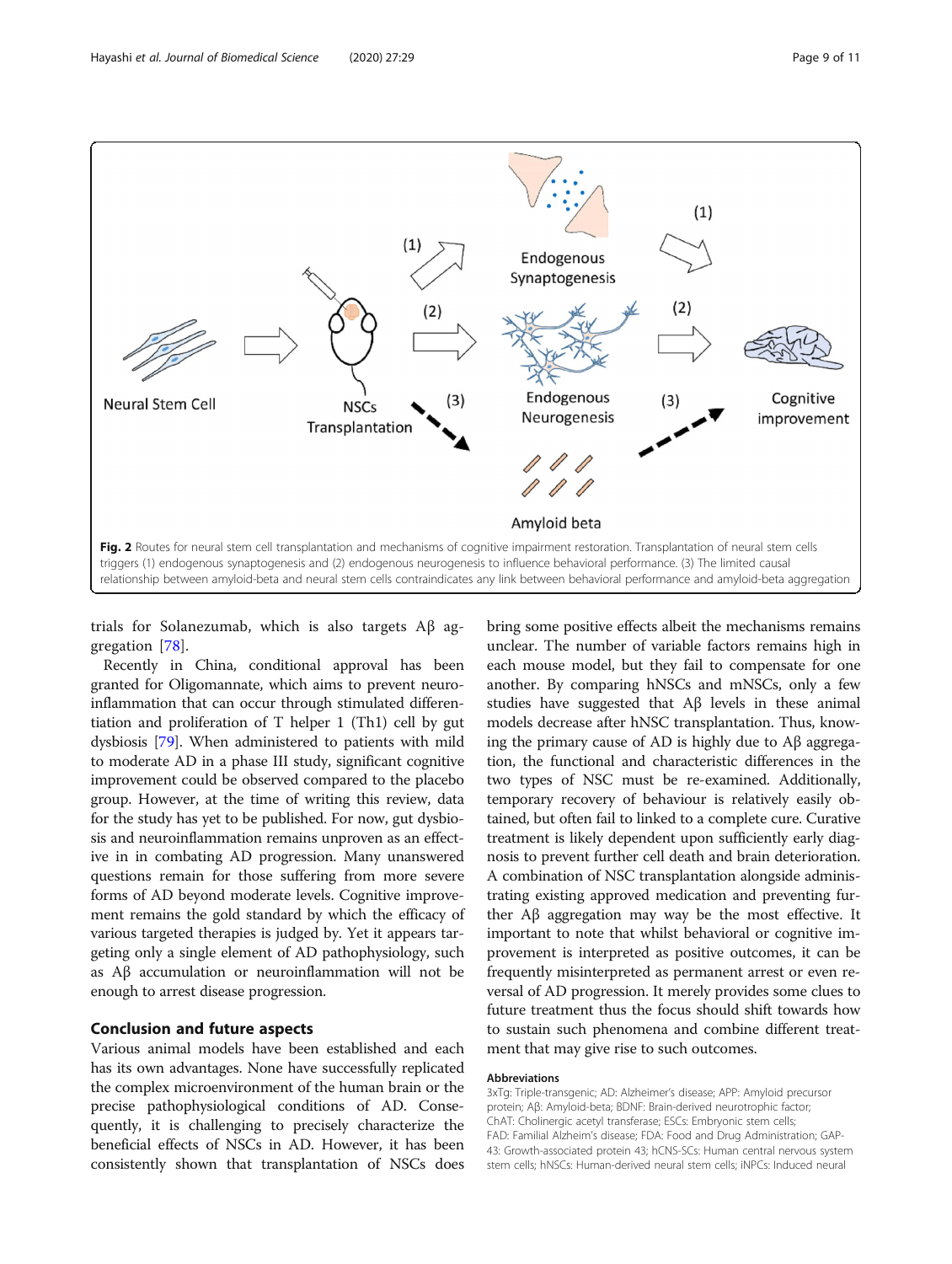<span id="page-9-0"></span>progenitor cells; iPSCs: Induced pluripotent stem cells; mNSCs: Murinederived neural stem cells; nAChR: Nicotinic acetylcholine receptor; NEP: Neprilysin; NMDA: N-methyl-d-aspartate; NSCs: Neural stem cells; PS1: Presenilin-1; SVZ: Subventricular zone; TrkB: Tropomyosin receptor kinase B

#### Acknowledgements

Not applicable.

# Authors' contributions

Yoshihito Hayashi, Huan-Ting Lin and Kuen-Jer Tsai wrote and edited the paper, the tables, and the figures. Cheng-Che Lee edited the paper. All authors read and approved the final manuscript.

#### Funding

This study was supported by grants from Ministry of Science and Technology, Taiwan (MOST-105-2628-B-006-016-MY3 and MOST-106-2628-B-006-001-MY4).

# Availability of data and materials

Not applicable

Ethics approval and consent to participate Not applicable.

#### Consent for publication

Not applicable.

# Competing interests

The authors declare that they have no competing interests.

#### Author details

<sup>1</sup>Institute of Clinical Medicine, College of Medicine, National Cheng Kung University, Tainan, Taiwan. <sup>2</sup>Department of Life Sciences, College of Bioscience and Biotechnology, National Cheng Kung University, Tainan, Taiwan. <sup>3</sup> Division of Stem Cell Processing/Stem Cell Bank, Center for Stem Cell Biology and Regenerative Medicine, The Institute of Medical Science, The University of Tokyo, Tokyo, Japan. <sup>4</sup>Research Center of Clinical Medicine, National Cheng Kung University Hospital, College of Medicine, National Cheng Kung University, Tainan, Taiwan. <sup>5</sup>Center of Cell Therapy, National Cheng Kung University Hospital, College of Medicine, National Cheng Kung University, Tainan, Taiwan.

# Received: 10 August 2019 Accepted: 20 January 2020 Published online: 27 January 2020

#### References

- 1. Ryan NS, Rossor MN, Fox NC. Alzheimer's disease in the 100 years since Alzheimer's death. Brain. 2015;138(Pt 12):3816–21.
- 2. Wenk, G.L., Neuropathologic changes in ALzheimers Disease. The Journal of Clinical Psychiatry, 2003. 64(Suppl 9:7–10).
- Guan R, et al. Trends in Alzheimer's disease research based upon machine learning analysis of PubMed abstracts. Int J Biol Sci. 2019;15(10):2065–74.
- 4. Gerwin Roksa BD, Heutinkc P, Julliamsb A, Backhovensb H, Van de Broeckb M, Serneelsb S, Hofmana A, Van Broeckhovenb C, van Duijna CM, Crutsb M. Mutation screening of the tau gene in patients with early-onset. Neurosci Lett. 1999;277:137–9.
- 5. Radde R, et al. Abeta42-driven cerebral amyloidosis in transgenic mice reveals early and robust pathology. EMBO Rep. 2006;7(9):940–6.
- 6. Irizarry MC, et al. APPsw transgenic mice develop age-related Aβ deposits and Neuropil abnormalities, but no neuronal loss in CA1. J Neuropathol Exp Neurol. 1997;56(9):965–73.
- 7. Yang J, et al. Induced pluripotent stem cells in Alzheimer's disease: applications for disease modeling and cell-replacement therapy. Mol Neurodegener. 2016;11(1):39.
- 8. Briggs R, Kennelly SP, O'Neill D. Drug treatments in Alzheimer's disease. Clin Med. 2016;16(3):247–53.
- Hari Manev MF. Alessandro Guidotti, and Erminio Costa, Delayed Increase of Ca2ı Influx Elicited by Glutamate: Role in Neuronal Death. Mol Pharmacol. 1989;36:106–12.
- 10. Parsons CG, Stoffler A, Danysz W. Memantine: a NMDA receptor antagonist that improves memory by restoration of homeostasis in the glutamatergic system--too little activation is bad, too much is even worse. Neuropharmacology. 2007;53(6):699–723.
- 11. Atri A, et al. Cumulative, additive benefits of memantine-donepezil combination over component monotherapies in moderate to severe Alzheimer's dementia: a pooled area under the curve analysis. Alzheimers Res Ther. 2015;7(1):28.
- 12. David A. Casey, D.A., James O'Brien, Drugs for Alzheimer's Disease Are They Effective 2010. 35(4).
- 13. Traynor K. Effective drug therapy for Alzheimer's disease remains elusive. Am J Health Syst Pharm. 2015;72(7):516 518.
- 14. Morris GP, Clark IA, Vissel B. Inconsistencies and Controversies Surrounding the Amyloid Hypothesis of Alzheimer's Disease. Acta Neuropathol Commun. 2014;2(135). [https://doi.org/10.1186/s40478-014-0135-5.](https://doi.org/10.1186/s40478-014-0135-5)
- 15. Fettelschoss A, Zabel F, Bachmann MF. Vaccination against Alzheimer disease. Human Vaccines Immunother. 2014;10(4):847–51.
- 16. Massirer KB, et al. Maintenance and differentiation of neural stem cells. Wiley Interdiscip Rev Syst Biol Med. 2011;3(1):107–14.
- 17. Martinez-Morales PL, et al. Progress in stem cell therapy for major human neurological disorders. Stem Cell Rev. 2013;9(5):685–99.
- 18. Shahbazi E, et al. Reprogramming of somatic cells to induced neural stem cells. Methods. 2018;133:21–8.
- 19. Hermann A, Storch A. Induced neural stem cells (iNSCs) in neurodegenerative diseases. J Neural Transm (Vienna). 2013;120(Suppl 1): S19–25.
- 20. Wen Y, Jin S. Production of neural stem cells from human pluripotent stem cells. J Biotechnol. 2014;188:122–9.
- 21. Guo W, et al. Isolation of multipotent neural stem or progenitor cells from both the dentate gyrus and subventricular zone of a single adult mouse. Nat Protoc. 2012;7(11):2005–12.
- 22. Lee, J.P., et al., Neural stem cell transplantation in mouse brain. Curr Protoc Neurosci, 2008. Chapter 3: p. Unit 3 10.
- 23. Mathew Blurton-Jones MK, Martinez-coria H, Nicholas A, Castello F-JM, Loring TRYJF, Poon WW, Green KN, LaFerla FM. Neural stem cells improve cognition via BDNF in a transgenic model of Alzheimer disease. PNAS. 2009; 106(32):13594–9.
- 24. Parmar M. Towards stem cell based therapies for Parkinson's disease. Development. 2018;145(1). [https://doi.org/10.1242/dev.156117.](https://doi.org/10.1242/dev.156117)
- 25. Chou CH, Fan HC, Hueng DY. Potential of neural stem cell-based therapy for Parkinson's disease. Parkinsons Dis. 2015;2015:571475.
- 26. Choi KA, Choi Y, Hong S. Stem cell transplantation for Huntington's diseases. Methods. 2018;133:104–12.
- 27. Wooseok Im S-TL. Kon Chu, Manho Kim, Jae-Kyu Roh, Stem Cells Transplantation and Huntington's Disease. Int J Stem Cells. 2009;2(2):102–8.
- 28. Edwards, A., Neural stem cell transplantation in ALS: developing a cure for the incurable? Bioscience Horizons 2016. 9(2016).
- 29. Telias M, Ben-Yosef D. Neural stem cell replacement: a possible therapy for neurodevelopmental disorders? Neural Regen Res. 2015;10(2):180–2.
- 30. Tang J, et al. Embryonic stem cell-derived neural precursor cells improve memory dysfunction in Abeta(1-40) injured rats. Neurosci Res. 2008;62(2):86–96.
- 31. Liu F, et al. Combined effect of nerve growth factor and brainderived neurotrophic factor on neuronal differentiation of neural stem cells and the potential molecular mechanisms. Mol Med Rep. 2014;10(4):1739–45.
- 32. Wu CC, et al. Gain of BDNF function in engrafted neural stem cells promotes the therapeutic potential for Alzheimer's disease. Sci Rep. 2016;6:27358.
- 33. Kim DH, et al. Thrombospondin-1 secreted by human umbilical cord bloodderived mesenchymal stem cells rescues neurons from synaptic dysfunction in Alzheimer's disease model. Sci Rep. 2018;8(1):354.
- Marsh SE, Blurton-Jones M. Neural stem cell therapy for neurodegenerative disorders: the role of neurotrophic support. Neurochem Int. 2017;106:94–100.
- 35. Liu Y, et al. Medial ganglionic eminence-like cells derived from human embryonic stem cells correct learning and memory deficits. Nat Biotechnol. 2013;31(5):440–7.
- 36. Yamasaki TR, et al. Neural stem cells improve memory in an inducible mouse model of neuronal loss. J Neurosci. 2007;27(44):11925–33.
- 37. Devi L, Ohno M. A combination Alzheimer's therapy targeting BACE1 and neprilysin in 5XFAD transgenic mice. Mol Brain. 2015;8:19.
- 38. Yiannopoulou KG, Papageorgiou SG. Current and future treatments for Alzheimer's disease. Ther Adv Neurol Disord. 2013;6(1):19–33.